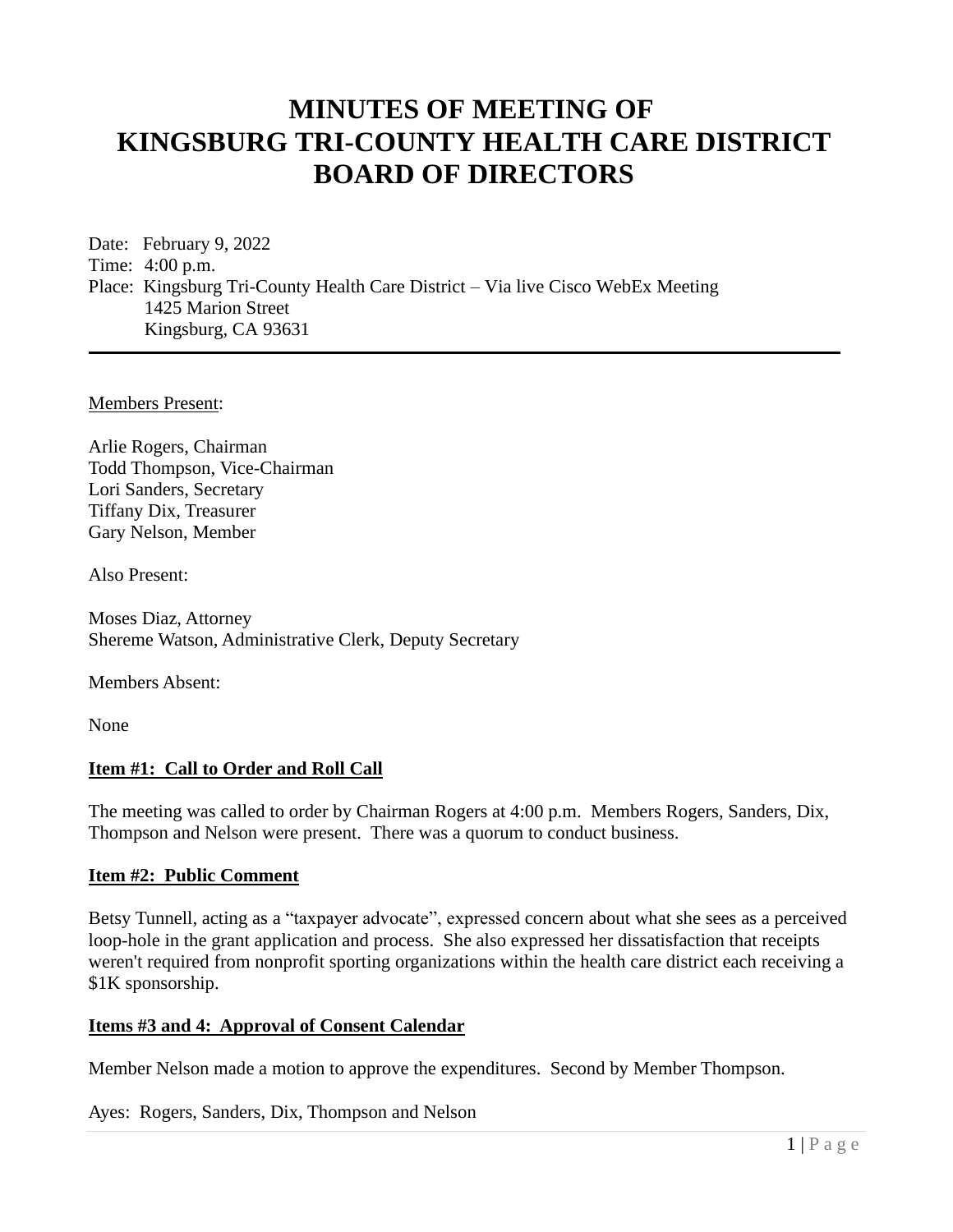Noes: None Absent: None Abstain: None

Member Sanders made a motion to approve the minutes. Second by Member Dix.

Ayes: Rogers, Sanders, Dix, Thompson and Nelson Noes: None Absent: None Abstain: None

# **Item #5: Ratify and signing of the Code of Ethics, that was adopted by the Kingsburg Tri-County Health Care District, by all board members.**

Member Nelson suggested the document be titled Code Of Action. He also stated that taking the oath of office is sufficient to declare his compliance in following all rules of being a board member, and that he would not sign the document. He disagreed with taking complaints to the Chairman for discussion as stated on page 2 of the document and said that he was treated unfairly months back when being removed from the ad-hoc committee for the Herb Knight Center. Member Thompson explained that this Code of Ethics will pave the way for complaints to be brought before the board for discussion.

Member Thompson shared his frustration with Member Nelson about Member Nelson's insistence the board use a document Member Nelson created in place of the Code of Ethics already approved by the board. Betsy Tunnell expressed her displeasure with the document and taking complaints to the board chairman as well, stating she felt it was targeting only one individual board member. Member Sanders interjected that this document should be targeting each individual board member, holding everyone accountable to act in a professional and honorable manner when dealing with all things related to the board, both in and out of meetings. Ms. Tunnell presented the board with a list of questions regarding the enforcement and disciplinary actions listed in the Code of Ethics but left the meeting prior to discussion regarding them.

### **Item #6: Quarterly financial and marketing update and report from Valley Health Team**

CEO Derek Hayashi gave a financial update to the board. The After Hours Urgent Care has changed from outsourcing doctors for the Urgent Care to hiring them as actual employees. This move has produced a signification savings in operating costs. He also shared that the new VHT facility should be open for business in January of 2023.

### **Item #7: Quarterly financial update and report from Kingsburg Fire Department grants**

Chief Perkins gave the board a quarterly financial update and shared that 20% in additional revenue was captured in January of 2022 over January of 2021 due to the additional paramedic staffing. This additional staffing is funded at 50% by a grant through the health care district, with the other 50% coming from the city of Kingsburg. He also gave an update on ongoing programs the district has, and is currently, funding.

# **Item #8: Chief Dan Perkins to present on general information for the Kingsburg Fire Department for long term commitment.**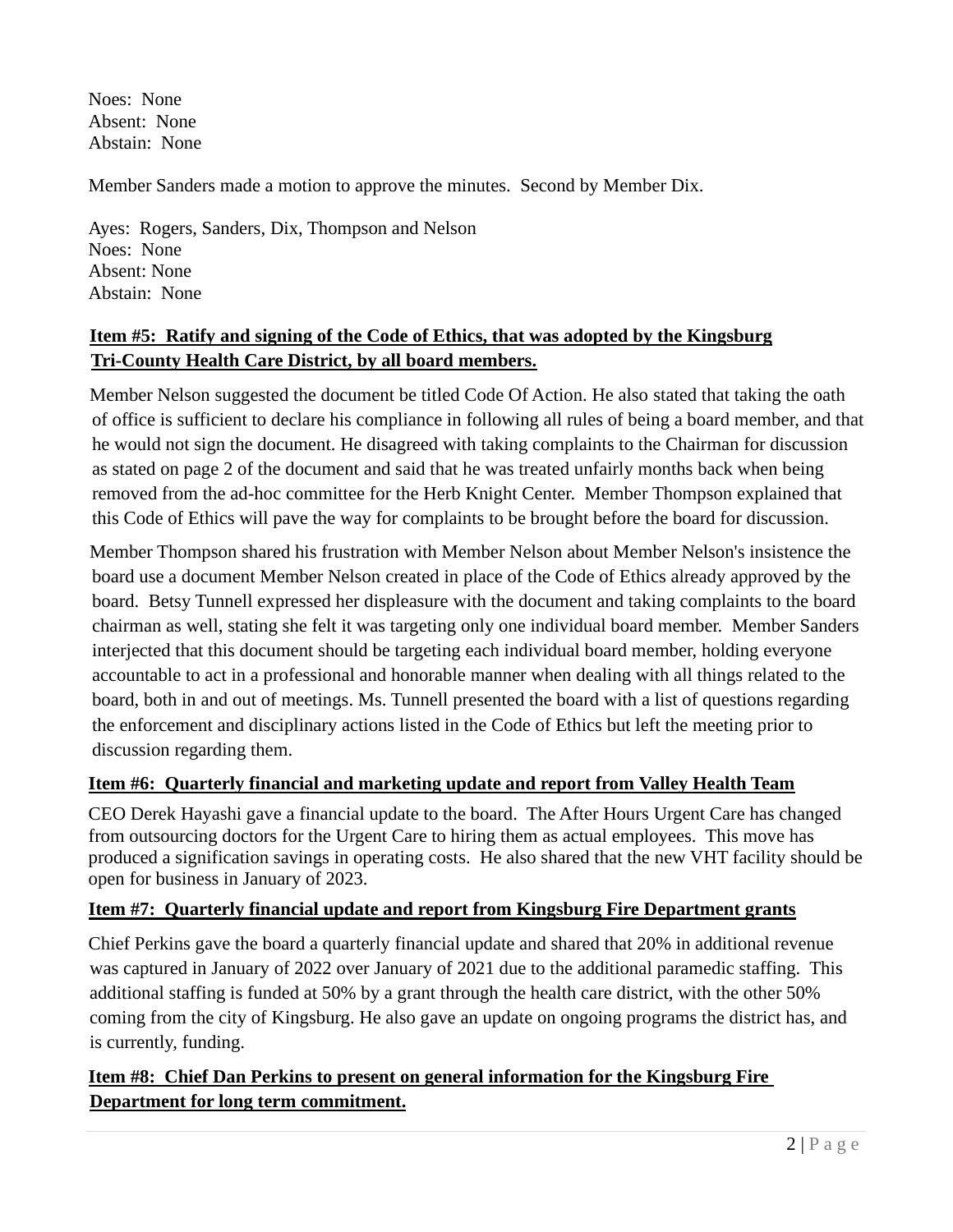Chief Perkins shared some possible grant requests for the future, as well as reasons for possibly requesting a two-year term commitment for the last two years of the current grant agreement rather than needing to reapply each year for the remaining two years.

## **Item #9: Presentation by Aida Rushing with KCAPS regarding current grant agreement.**

Aida Rushing, executive director of KCAPS, highlighted all the wonderful services the organization provides to the communities of Kingsburg, Traver and London. She shared the extreme need for additional counseling services in all three communities and explained that she has interns who are working toward getting their degrees in counseling. She came to the board to ask if existing grant funds for counseling would be able to be used for supervision by Tim Zavala, with New Path Center, of these interns while they fulfill their required intern hours working with individuals seeking counseling services through KCAPS. Moses Diaz assured Aida that the funds will be able to be used in that fashion.

## **Item #10: Quarterly financial update and report from Herb Knight Community Center grant**

Myra Bolland gave a presentation to update the board on how grant monies are being spent. She shared that financial classes being offered for students will be starting soon, as will cooking classes. Students will learn how to budget their money, pay bills, open a checking and savings account, start saving for college, and many other important aspects of becoming fiscally responsible as the mature. The kids are also excited about their cooking class at the end of February!

Four high school student volunteers attended the meeting and each gave a testimony as to how their experiences working and being at the center have changed their lives. Kayla thought her time at the center was just going to be something to do for the summer, but she "found a family I never knew I needed" instead. Marissa told of the bright spirit at the center and that working with the elementary kids "...makes my day all the time", and that "I feel like I'm doing something with my life." Georgina has been volunteering for a year and shared how she's been involved with so many new experiences which have presented new opportunities for her as well. Katelyn thought she would volunteer at the center so she would be able to list community service on her college applications but has experienced so much more. She said it's a lot like a family there and the opportunities and new doors which have opened for her are more than she could have experienced on her own. She shared that the center is a comfortable place to go.

### **Item #11: Discussion and potential action on Missionary Supply Lines' request for assignment of grant agreement to Community Missionary Outreach.**

Grant Thiessen with The Landing reached out to Chairman Rogers and informed him that Missionary Supply Lines, the nonprofit The Landing operated under, is ceasing to exist. A new nonprofit named Community Missionary Outreach has been established for The Landing to operate under. Grant asked if the current grant agreement with Missionary Supply Lines could be assigned to Community Missionary Outreach.

Discussion was held on Community Missionary Outreach board members and positions. Lori Sanders was asked to reach out to Grant Thiessen to ask about possible restructuring of the board and requiring two signatures instead of one on all checks. The issue will be revisited by the board in 90 days.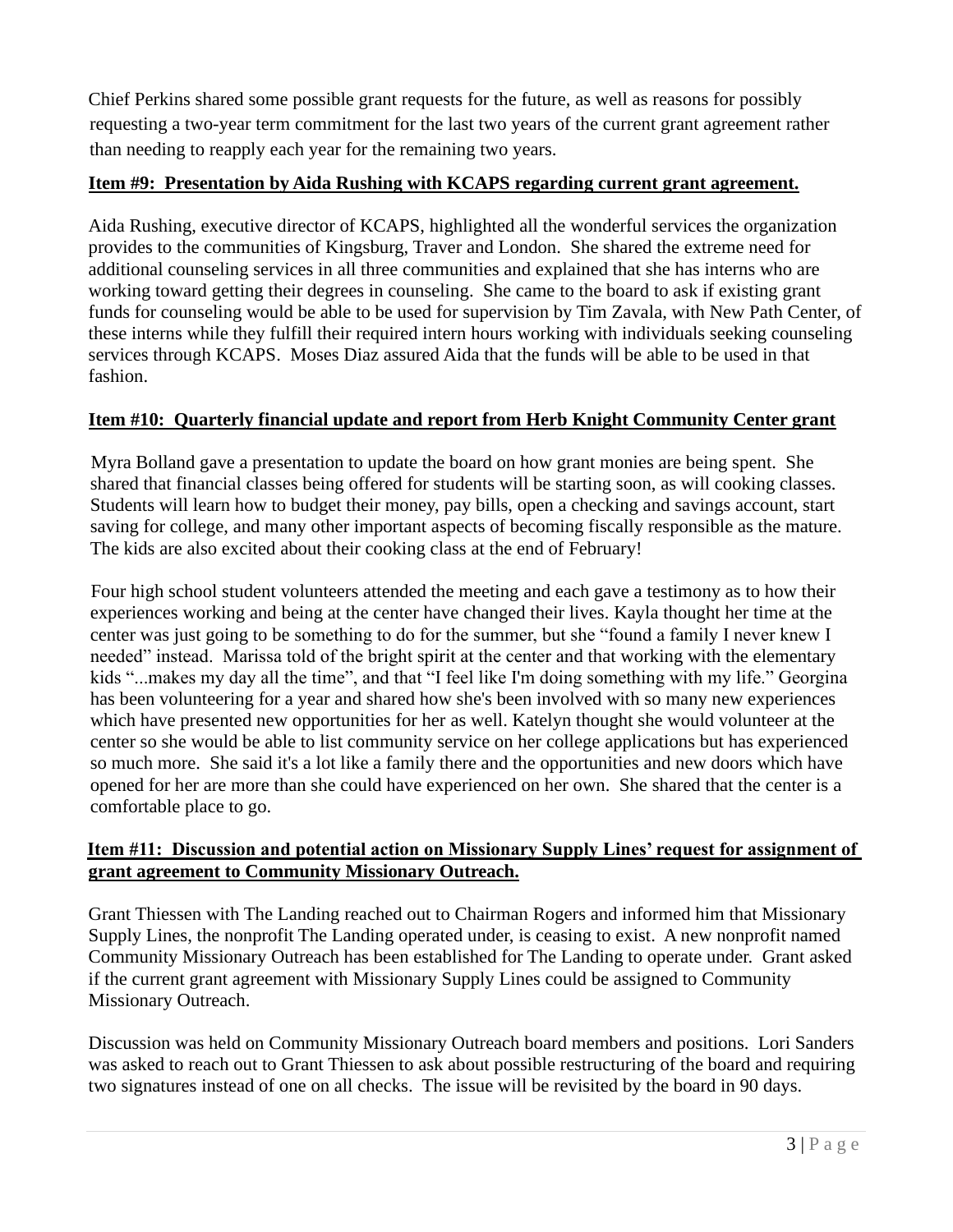Tiffany Dix made a motion to approve assigning the current grant agreement with Missionary Supply Line, and all rights associated with it, to Community Missionary Outreach, and that the KTHD board secretary have the authority to sign such assignment. Second by Gary Nelson.

Ayes: Rogers, Sanders, Dix, Thompson and Nelson Noes: None Absent: None Abstain: None

#### **Item #12: Ratification of increase of salary or pay for Special District Deputized Clerk/Executive Administrator**

Chairman Rogers recommended making Shereme's recent pay raise retroactive to when the item was first on the agenda on October  $20<sup>th</sup>$ .

Todd Thompson made a motion to make Shereme's raise retroactive to October 20<sup>th</sup>, 2022. Second by Lori Sanders.

Ayes: Rogers, Sanders, Dix, Thompson and Nelson Noes: None Absent: None Abstain: None

### **Item # 13: Discussion of potential Town Hall meeting regarding health-related needs within the community**

Tabled to future meeting.

### **Item # 14: Discuss and possible action of sponsorship for the 2021 Dala Horse Trot (Swedish Festival)**

Member Sanders presented the board with the sponsorship form she received regarding the Dala Horse Trot. The board participated as an Elite Member sponsor for the 2021 Dala Horse Trot.

Lori Sanders made a motion to sponsor the 2022 Dala Horse Trot at the Elite level. Second by Gary Nelson.

Ayes: Rogers, Sanders, Dix, Thompson and Nelson Noes: None Absent: None Abstain: None

### **Item # 15: Update on All4Youth proposal**

Tammy Frates with All4Youth informed Shereme that funding is no longer an issue, and they will therefore not need to partner with the district.